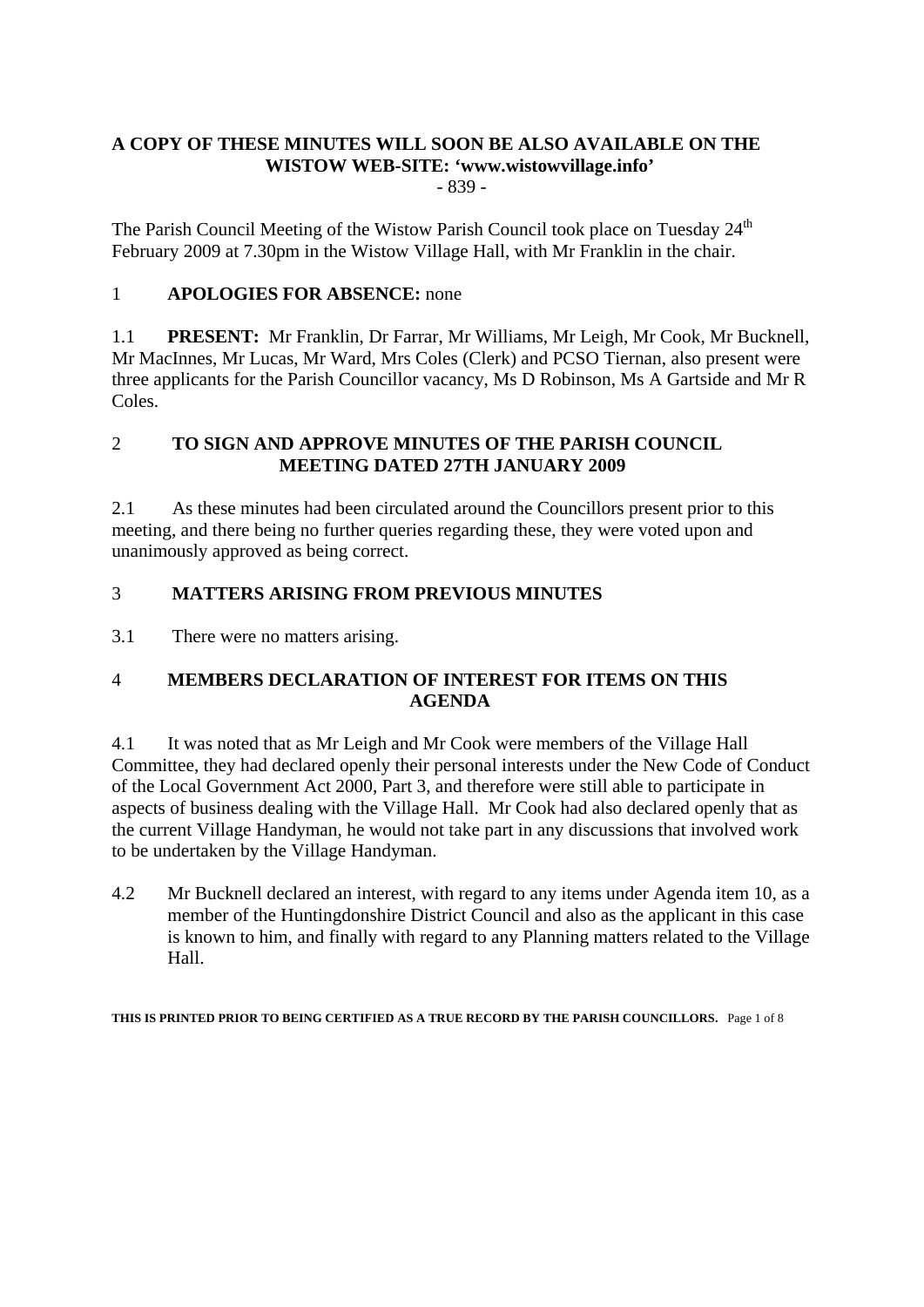#### -840-

#### **5. COMMUNITY LIAISON OFFICER – ANY POLICE OR CRIME ISSUES TO BE DISCUSSED.**

- 5.1 PCSO Tiernan reported that there had been one diesel theft in the village.
- 5.2 PCSO Tiernan reported that she would carry out a Foot Patrol Surgery in the village next week and would put up notices around the village to invite people to talk to her as she patrols the village.
- 5.3 She informed us that the next Panel Meeting would be at Ramsey Junior School on  $27<sup>th</sup>$  April 2009. PCSO Tiernan was thanked for this information and left the meeting at 7.32

#### 6. **WISTOW BRIDGE – FOLLOW QUESTIONS RAISED WITH CAMBS COUNTY COUNCIL**

6.1 The Clerk had received an email from Mr McGee of CCC answering the questions raised and this had been circulated to all Councillors. He had suggested a meeting on  $5<sup>th</sup>$ March and it was agreed that the Parish Council would meet him on the Bridge at 4.30 pm and then go on to the Hall for a village meeting at 5pm. It was agreed that although an evening meeting would be more convenient for some villagers, most of the people present at the last meeting would be able to attend an afternoon meeting. The Clerk would put up posters in the village and Dr Farrar would put the meeting on the website.

## 7 **a- FINANCE – TO APPROVE THE FINANCIAL STATEMENT/ PAYMENT OF ACCOUNTS FOR JANUARY 2009**

7.1 As this had been circulated around the Councillors present prior to this meeting, and there being no further comments, these were voted upon and unanimously confirmed as being a true record.

| b-FINANCE – TO APPROVE PAYMENT OF OUTSTANDING AMOUNTS:         |            |
|----------------------------------------------------------------|------------|
| MRS P COLES - JAN 2009 SALARY (RATES AS PER MINUTE NO. 13.1 OF |            |
| THE MEETING DATED THE 29TH APRIL 2008)                         | £310.86    |
| <b>STREET LIGHTING 08/09 CCC</b>                               | £ $644.83$ |
| <b>VILLAGE HALL HIRE 2007</b>                                  | £ 120.00   |
| <b>VILLAGE HALL HIRE 2008</b>                                  | £ 101.25   |
| <b>KLM VILLAGE SIGN FRAMEWORK</b>                              | £828.05    |

7.2 These payments listed were formally approved at this meeting, and the cheques duly signed.

#### 7 **c- FINANCE – TO REVIEW CASH FLOW AND RESOLVE ANTICIPATED ISSUES**

#### 7.3 Dr Farrar agreed to look at the presentation of the cash flow document.

**THIS IS PRINTED PRIOR TO BEING CERTIFIED AS A TRUE RECORD BY THE PARISH COUNCILLORS.** Page 2 of 8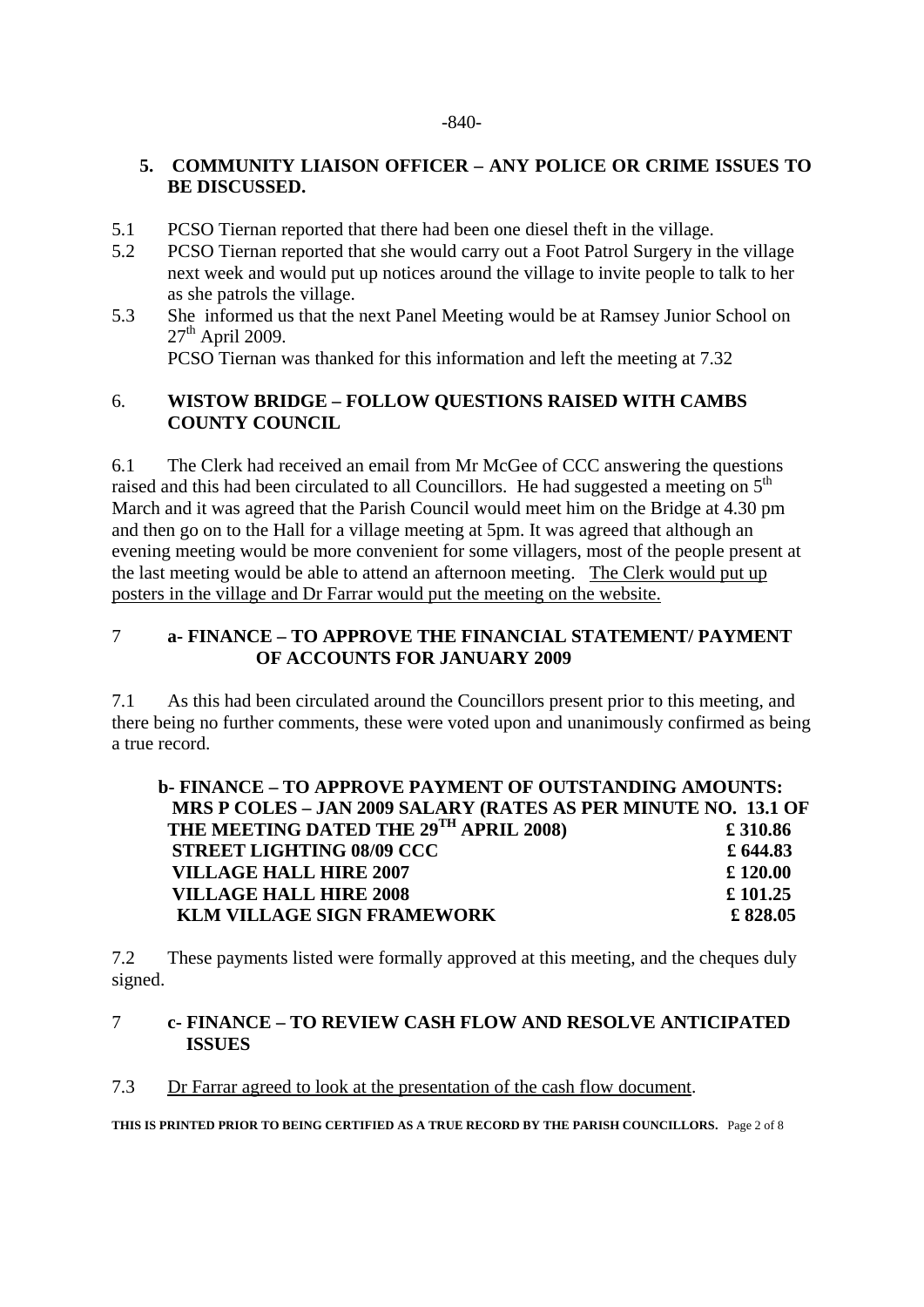#### -841-

#### - **CORRESPONDENCE**

- 8.1 The Clerk had received a letter from Serjeant & Son requesting that she notify Land Registry of the change of Parish Clerk in respect of the village hall. She would write and inform them accordingly.
- 8.2 Mr Bance had written regarding leaves being left on the greens on the entrance of the village to the detriment of the grass. The Clerk would acknowledge his letter.
- 8.3 The HDC Public Meetings Schedule had been received
- 8.4 Huntingdon Parishes Order
- 8.5 CPALC bulletin
- 8.6 Confirmation of Precept
- 8.7 NHS Drug/Alcohol abuse posters

## 8.2 **CORRESPONDENCE PREVIOUSLY CIRCULATED**

- 8.2.1 Last two Village Hall Meeting Minutes
- 8.2.2 COPE newsletter Feb 09
- 8.2.3 CPALC AGM minutes
- 8.2.4 Development Control Panel Agenda
- 8.2.5 Local Councils update
- 8.2.6 DPD document

## 9 **ALLOTMENT OUTSTANDING ISSUES, INCLUDING MR BOWD'S TENANCY AGREEMENT**

9.1 Mr Bowd had not been issued with a Tenancy Agreement but it was agreed that the current agreement should be considered before being issued. Dr Farrar agreed to review the existing agreement for discussion again next month. The issues to be reviewed are the length of the tenancy, whether livestock should be allowed by agreement, following on from this the erection of buildings/structures and fencing, and finally clarifying the 40 days arrears period. Once these issues are resolved the agreement can be issued with a period of two months allowed for signing.

#### 10 **TO CONSIDER ANY PLANNING APPLICATIONS RECEIVED - RECTORY FARM, WISTOW ROAD, BROUGHTON**

10.1 Erection of agricultural building to house free range hens. The Plans had been circulated prior to the meeting and there were no comments.

#### 11 **CONFIRM DATES FOR OPEN MEETING AND AGM**

11.1 It was confirmed that the Open Meeting would be Tuesday,  $28<sup>th</sup>$  April 2009 and the AGM Tuesday,  $26<sup>th</sup>$  May 2009.

**THIS IS PRINTED PRIOR TO BEING CERTIFIED AS A TRUE RECORD BY THE PARISH COUNCILLORS.** Page 3 of 8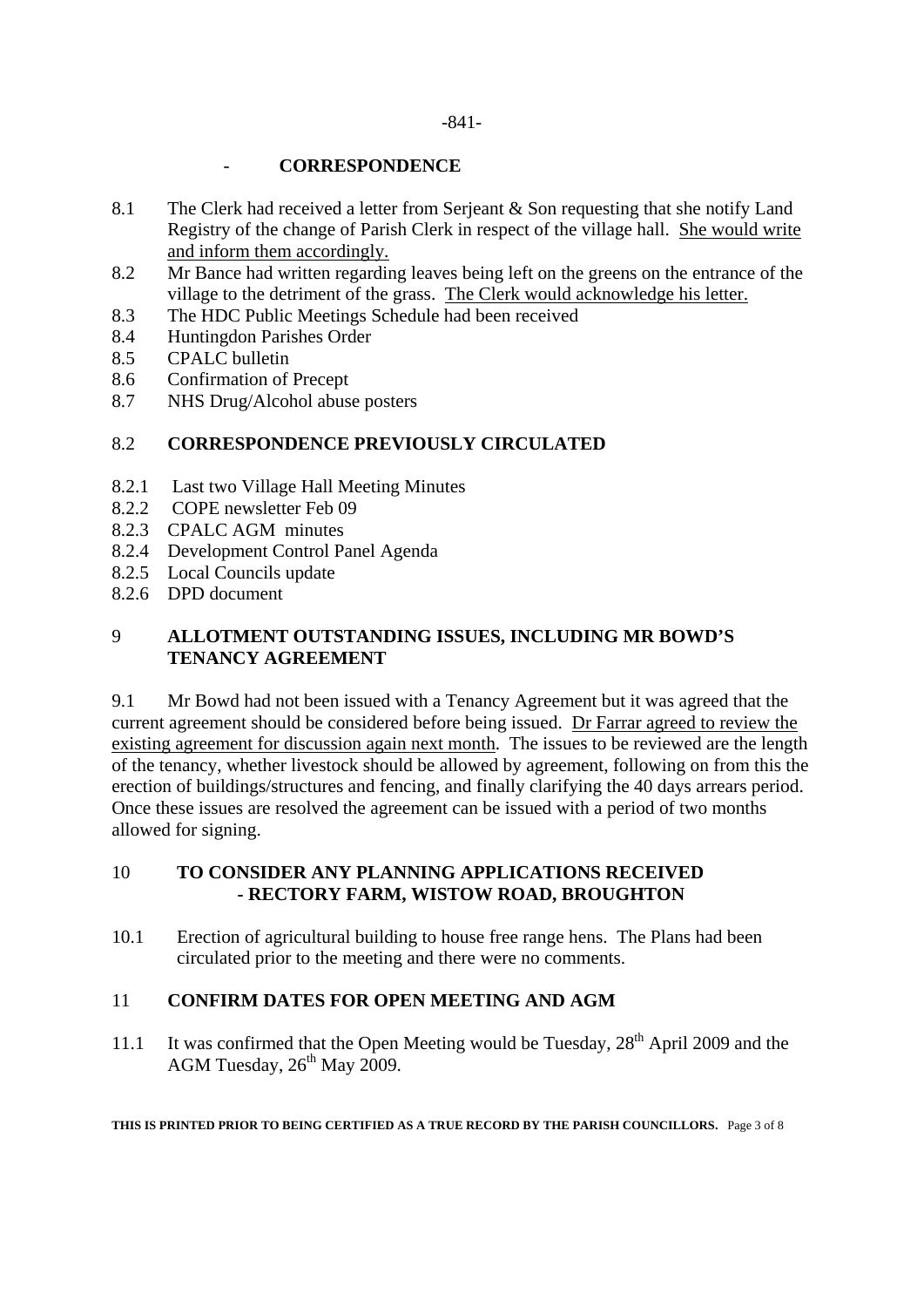#### -842-

## 12 **VACANCY FOR PARISH COUNCILLOR – APPOINTMENT OF NEW COUNCILLOR AND REVIEW OF MR BUCKNELL'S POSITION FOLLOWING MR MACINNES' RETURN.**

- 12.1 Mr Bucknell was thanked for stepping in while Mr MacInnes was absent but will no longer be needed.
- 12.2 There were three applicants for the Parish Councillor vacancy, Ms Deborah Robinson, Ms Andrea Gartside and Mr Richard Coles. All three applicants were given the opportunity to speak and ask questions for 4 minutes and then asked to leave while a vote was taken. A vote was taken and it was agreed that Ms Robinson fill the post of Parish Councillor and Mr Coles be given an ex officio position. Ms Gartside was thanked for her interest. The Clerk would contact all the candidates with the decision.

#### 13 **PARISH PLAN – MR COOK TO REPORT**

13.1 Mr Cook requested that this be postponed until next month as with a new Councillor areas of responsibility could be looked at along with progress.

#### 14. **PARISH PLAN ACTION PLAN WORKING PARTIES FEEDBACK AND UPDATES -**

#### **a- TRAFFIC AND ROAD ISSUES - MR COOK AND MR BUCKNELL?**

14.1 Mr Lucas reported that he is endeavouring to get Wistow added to the gritting route for next year. He had put forward a strong case and was sure it would be seriously considered. How bad weather is dealt within Cambridgeshire is to be reviewed in the summer, along with decisions regarding road closures. A number of options would be considered to keep the roads moving safely. The Clerk reported that she had requested that the salt bins be filled.

14.2 The Clerk reported that she had not received a response from our insurers regarding liability for gritting but it was in hand.

Mr Lucas left the meeting at 8.45

## **b- PEDESTRIANS - MR COOK TO REPORT?**

14.3 Mr Cook had nothing to report

## **c- LIGHTING - DR FARRAR TO REPORT?**

14.4 PC2 is still out and also a light outside Rooks Barn, the Clerk will report them

**THIS IS PRINTED PRIOR TO BEING CERTIFIED AS A TRUE RECORD BY THE PARISH COUNCILLORS.** Page 4 of 8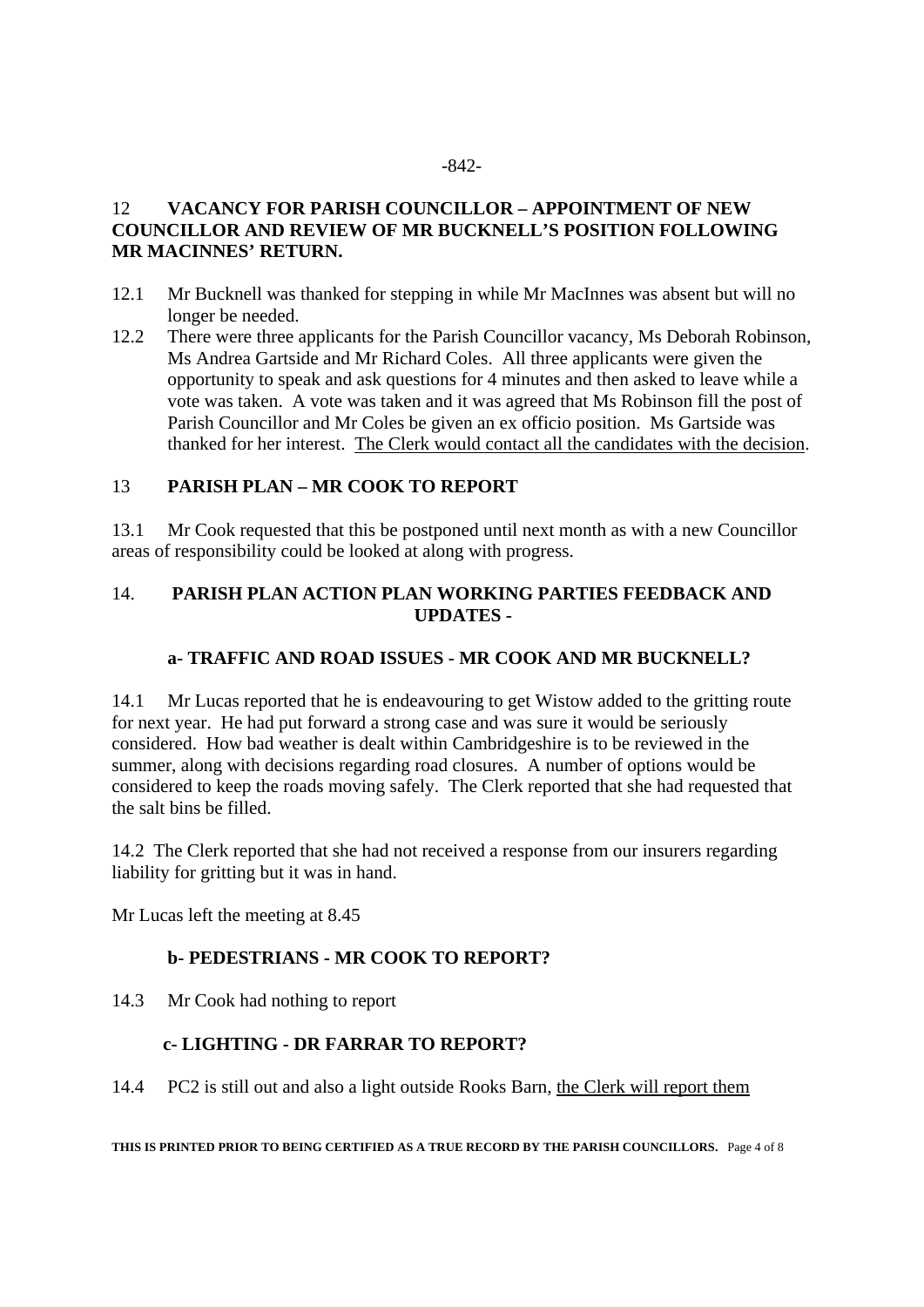## **d- LITTER - CLERK TO REPORT?**

14.5 Fly tipping on the Raveley Road had been cleared. Mr Franklin reported that the bags on the green are the result of the leaf clearing by Wistow in Bloom and would be removed by the end of the week.

#### **e- COUNTRYSIDE - MR COOK AND CLERK TO REPORT?**

14.6 Mr Cook reported that he had joined the P3 scheme and applied for a grant of £300 to open up the pathway at the end of Harris Lane.

## **f- ACTIVITIES, SPORTS, CLUBS, SOCIETIES ETC. AND OTHER YOUTH ISSUES - DR FARRAR/ MR BUCKNELL/ MR WILLIAMS TO REPORT?**

14.7 The Clerk reported that she had spoken to Mrs Barker and she had confirmed that the Youth Club was closed. The remaining money from Youth Bank may have to be returned and she is waiting for confirmation from them whether it is to be returned or can be spent on a piece of equipment for the Playground. There is approximately £500 that has been raised by entry fees etc that is not part of the Youth Bank fund.

## **g- VILLAGE HALL - MR COOK AND MR LEIGH TO REPORT?**

14.8 Mr Williams asked that if Mr Leigh and Mr Cook were unable to attend the Village Hall meeting they contact another member of the Parish Council in order that a representative is present at all meetings. It was agreed that in future this would happen. The next meeting of the Village Hall Committee was on  $26<sup>th</sup>$  February to discuss the plans for the Hall. Mr Bucknell had been asked to attend. As there are restrictions on planning for the Hall, the support of the village was to be sought for the proposals to increase the size of the Hall.

#### **h- FLOODING - MR BUCKNELL TO REPORT?**

14.9 Recent flooding stems from Alconbury and despite road sweeping the roads are still dirty.

## **i- VILLAGE SIGNS - MR COOK AND MR BUCKNELL TO REPORT?**

14.9 Mr Franklin was due to collect the metal stand for the sign the following day. Mr Bucknell had tried to get commitment from Dan Smith regarding the grant for the sign but could not report anything definite. The stand would be required in any case. A further attempt would be made to establish exact details of the where we are with the grant for the sign before any further progress. Mr Bucknell would try again to speak with Dan Smith.

#### **THIS IS PRINTED PRIOR TO BEING CERTIFIED AS A TRUE RECORD BY THE PARISH COUNCILLORS.** Page 5 of 8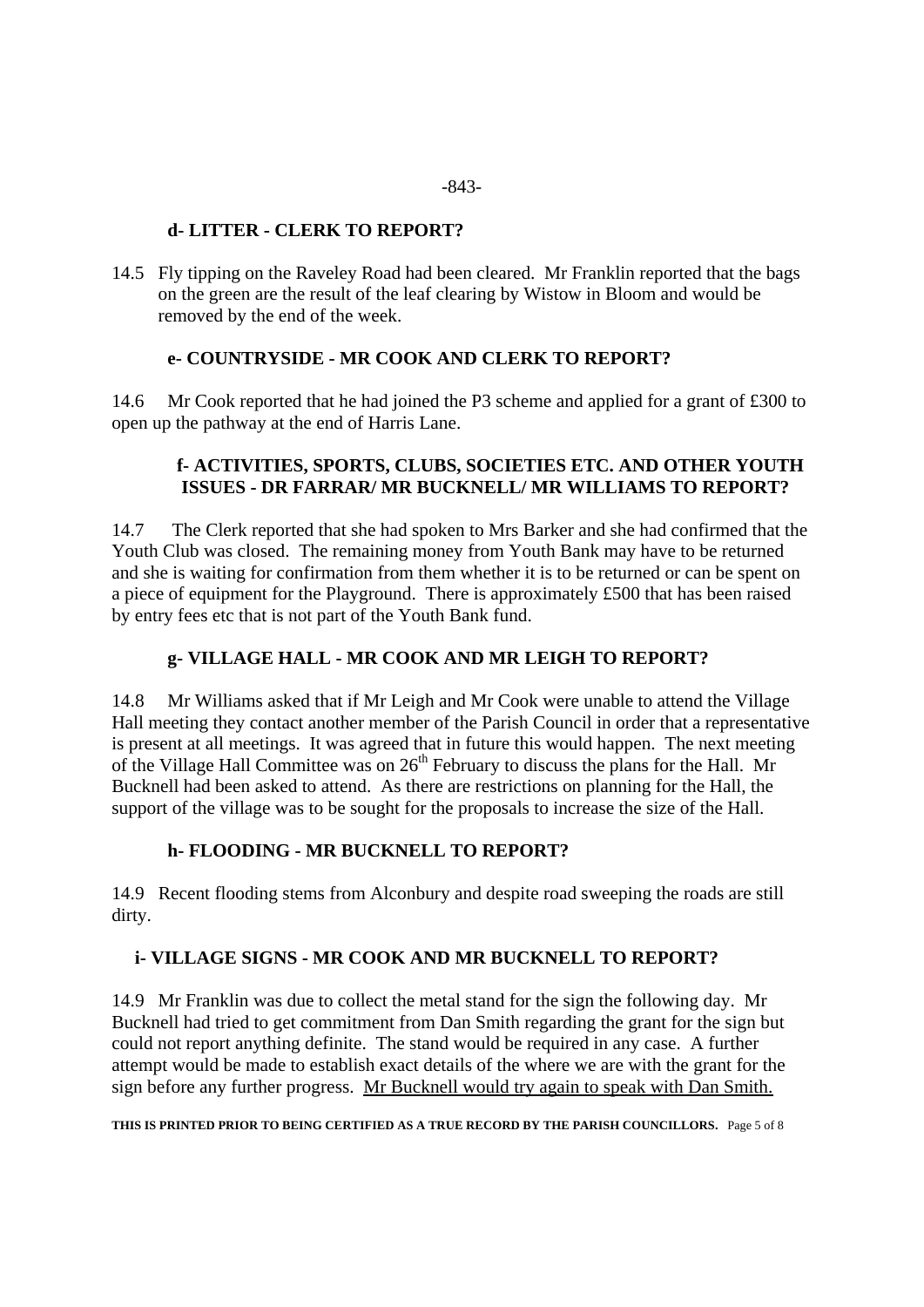## 15 **a- PLAYGROUND - MR BUCKNELL, MR COOK & CLERK TO REPORT**

## 15.1 Mr Cook will repair the aerial runway

15.2 Unrelated to the playground, there had been no further progress on the painting of the garage doors in Oaklands Avenue. The Clerk would write to Mr Roberts of Luminus to chase this up.

15.3 The memorial bench for Mrs Cope had arrived and Mr Cook would install it on the green as requested by Mr Cope after  $10^{th}$  March.

## 15 **b- GRASSCUTTING - MR COOK, MR BUCKNELL, MR LUCAS & CLERK TO REPORT**

15.3 The Clerk reported that she had received a number of quotes for grass cutting and had circulated details prior to the meeting. A further quotation had been received from L T Gray which compared favourably. Mr Franklin proposed and Dr Farrar seconded that we should accept the quote from Mr Gray of £4067 for 2 years, it was unanimously agreed. The Clerk would inform him and the unsuccessful companies.

#### 15 **c- GRANTS -MR BUCKNELL AND CLERK TO REPORT (INCLUDING DISCUSSION OF ANY GREEN/ ENVIRONMENTAL ISSUES THAT COULD BE OBTAINED BY WIND FARM GRANT MONIES?)**

15.4 Mr Bucknell would forward Windfarm Grant application forms.

#### 16 **ITEMS FOR THE WISTOW WARBLER AND WISTOW WEB SITE - TO INFORM JOHN DRANSFIELD AND DR FARRAR OF RELEVANT ARTICLES (ALSO TO DISCUSS OTHER ITEMS RELATING TO COMMUNICATION ISSUES)**

- 16.1 Details of our new Parish Councillor would be forwarded to Mr Dransfield.
- 16.2 Mr Williams suggested that a births, marriages and deaths item may be of interest.

## 17 **MONTHLY AUDIT - NOMINEE FOR NEXT MEETING?**

17.1 Mr Leigh agreed to do the Monthly Audit at the next Parish Council Meeting.

## 18 **DATE OF NEXT MEETING - Tuesday 31st March 2009 at** 7.30PM

There being no further business to discuss, the meeting closed at 9.15 pm.

#### **THIS IS PRINTED PRIOR TO BEING CERTIFIED AS A TRUE RECORD BY THE PARISH COUNCILLORS.** Page 6 of 8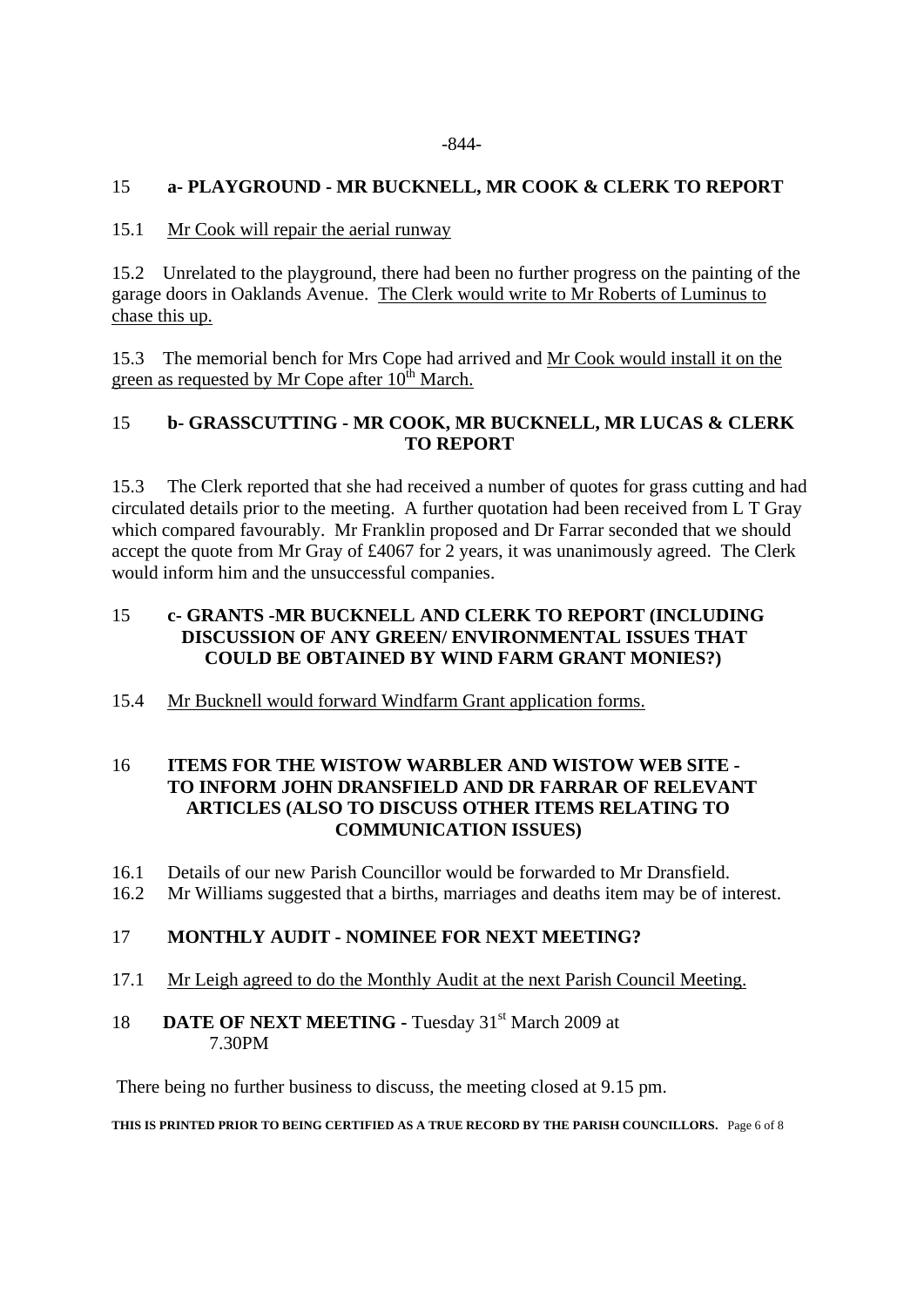#### **PLANNING APPLICATIONS RECEIVED FROM AUGUST 2007**

Wistow Parish Council - WPC Huntingdonshire District Council - HDC Not Yet known - NYK

|                            |                                                                |                                                                                  | <b>Approved and Date</b>           |                               |
|----------------------------|----------------------------------------------------------------|----------------------------------------------------------------------------------|------------------------------------|-------------------------------|
| <b>App.Number</b>          | <b>Property Address</b>                                        | <b>Purpose</b>                                                                   | <b>WPC</b>                         | <b>HDC</b>                    |
|                            | 07/02598/FUL 4 Oakland's Close, Wistow Extension to Porch      |                                                                                  |                                    | Yes - Yes -<br>28/8/07 6/9/07 |
| 07/02657/FUL               | 07/02658/LBC Lavender Cottage, Church<br>Street, Wistow        | Extension to staircase and<br>alterations to garage and dwelling 25/9/07 9/10/07 |                                    | $Yes - Yes -$                 |
|                            | 07/03808/FUL Haven, Shillow Hill, Wistow Conservatory Erection |                                                                                  | $Yes -$                            | Yes                           |
|                            | 08/00500/FUL Rookes Grove Farm,<br>Mill Road, Wistow           | Erection of 2 dwellings and<br>access road                                       | 27/11/07 4/1/08<br>26/2/08 18/6/08 | Yes - Yes                     |
| 08/00599/FUL<br><b>NYK</b> | Poultry Houses, Shillow Hill, Erection of Agricultural         |                                                                                  | $Yes -$                            |                               |
|                            | Wistow                                                         | dwelling                                                                         | 25/3/08                            |                               |
|                            | 008/03478/FUL Threeways, Church Street                         | Add pitched roof to flat<br>extension at rear                                    | Yes<br>07/01/09                    |                               |
| 0900055FUL                 | Rectory Farm, Wistow Rd<br><b>Broughton</b>                    | Erection of agricultural<br>building to house free<br>range hens                 | No comment<br>24/02/09             |                               |

**THIS IS PRINTED PRIOR TO BEING CERTIFIED AS A TRUE RECORD BY THE PARISH COUNCILLORS.** Page 7 of 8